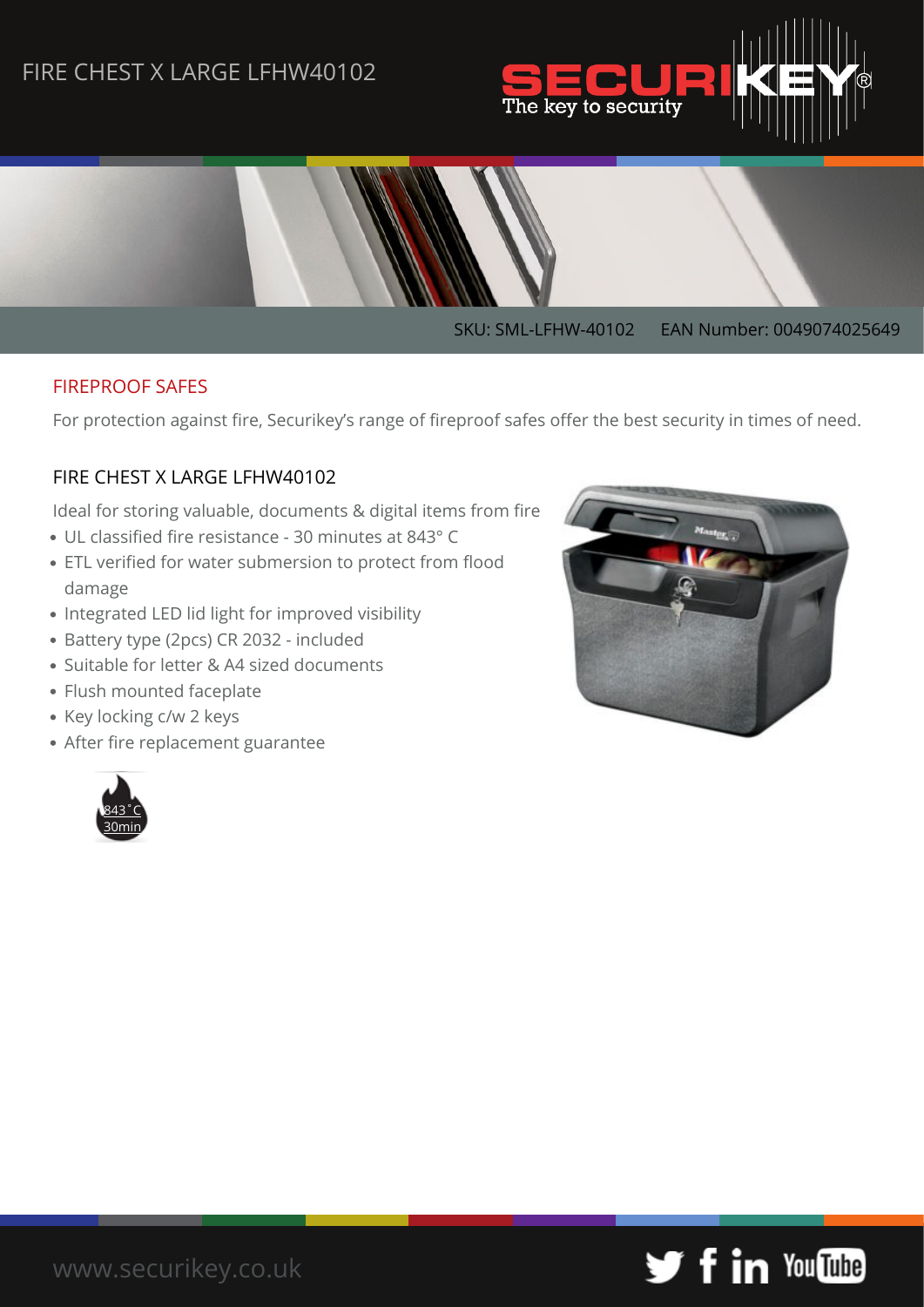

## ADDITIONAL INFORMATION

| Weight                     | 18.6 kg                        |
|----------------------------|--------------------------------|
| <b>Dimensions</b>          | 359 (H) x 421 (W) x 351 (D) mm |
| <b>Fire Rating Minutes</b> | 30minutes                      |
| <b>Fire Rating Degrees</b> | 843°C                          |
| <b>Volume</b>              | 18.55 litres                   |
| <b>Internal Height</b>     | 295mm                          |
| <b>Internal Width</b>      | 305mm                          |
| <b>Internal Depth</b>      | 206mm                          |
| <b>EAN</b>                 | 0049074025649                  |

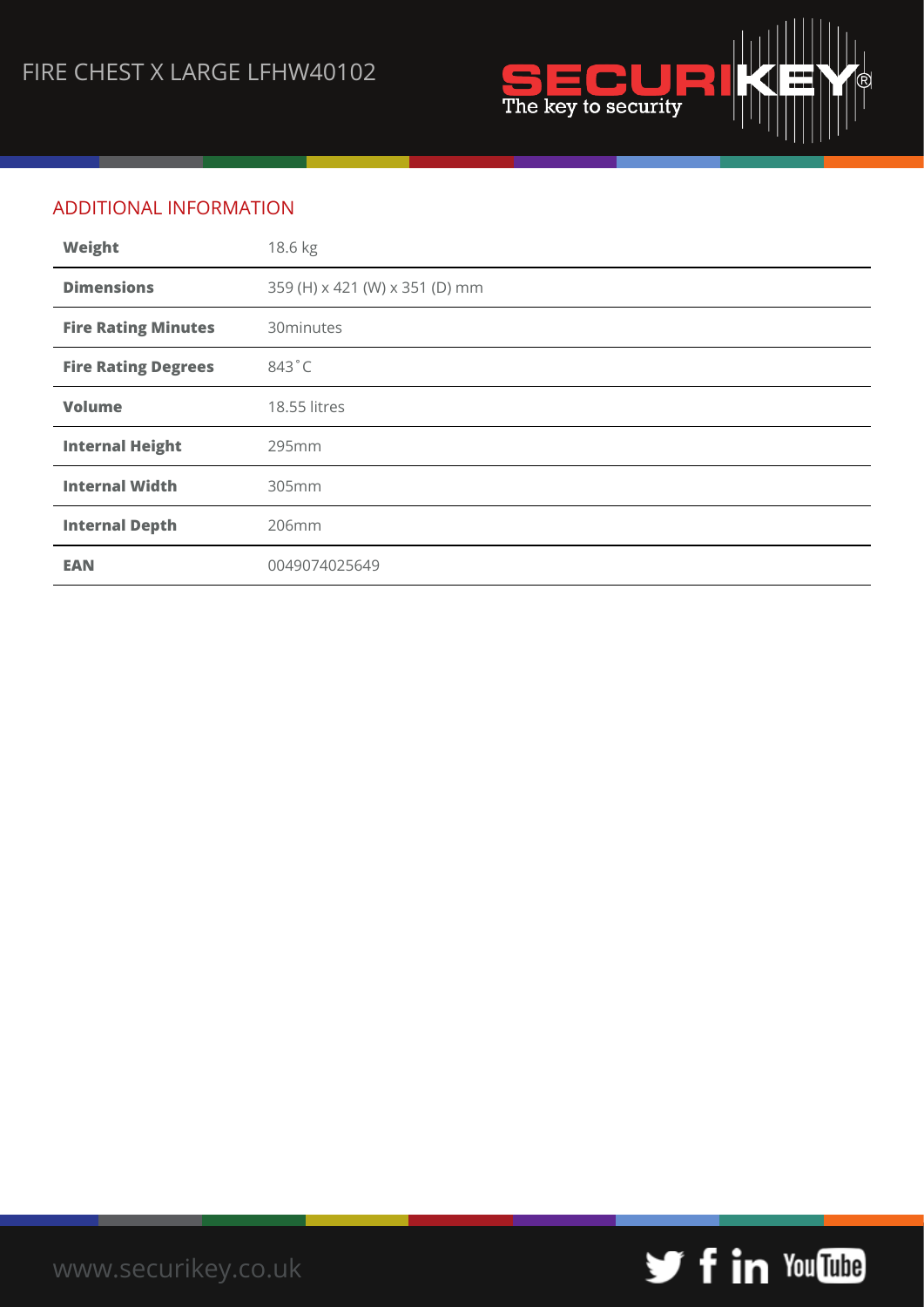# FIRE CHEST X LARGE LFHW40102



### FIRE CHEST X LARGE LFHW40102 IMAGES



Fire Chest X Large LFHW40102



[www.securikey.co.uk](http://www.securikey.co.uk/)